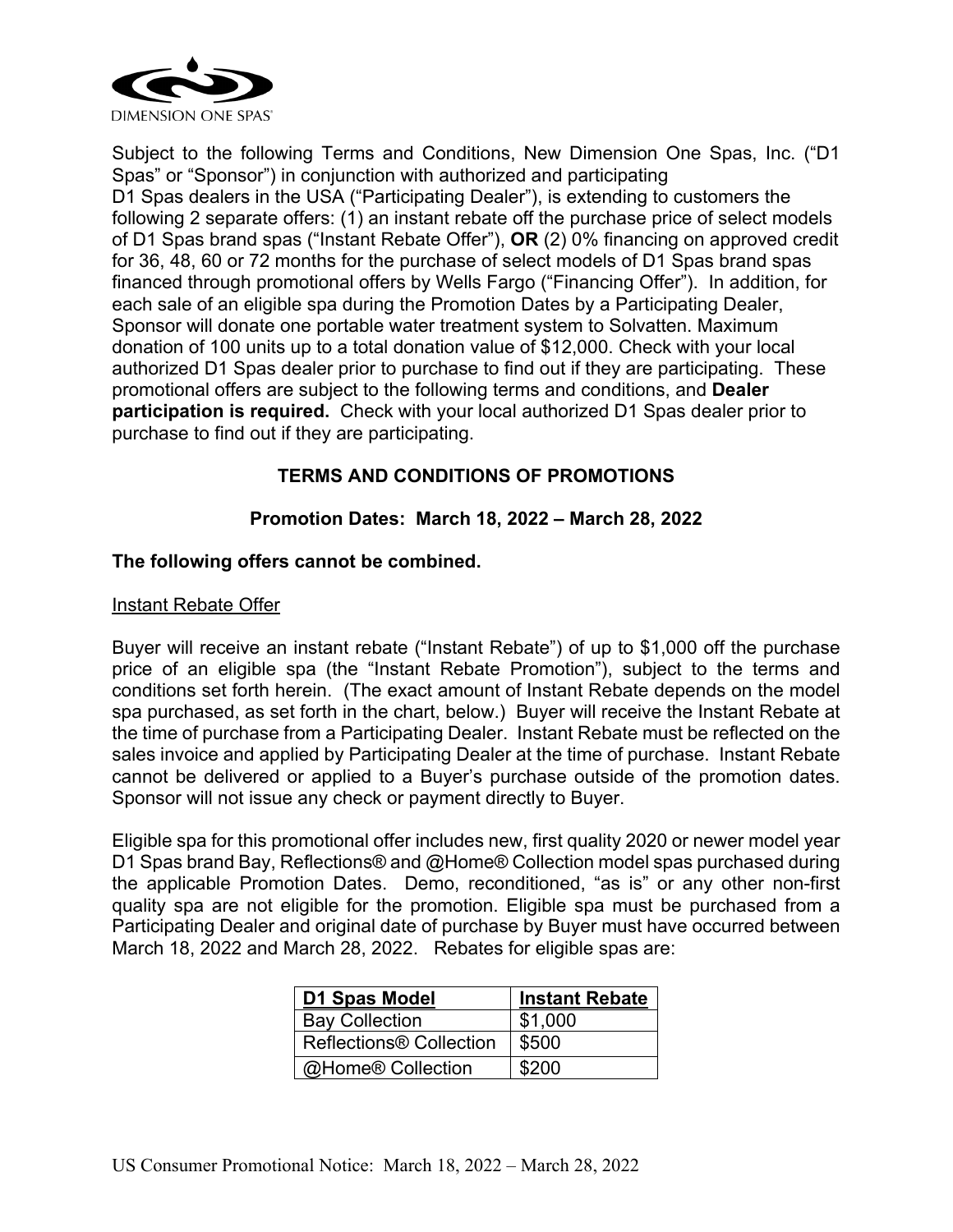

## Financing Offer

Financing offer is available for eligible spa purchases financed through Wells Fargo, on promotional rates and on approved credit. All credit decisions are solely made by Wells Fargo. Eligible spas for this promotion include select new, first quality 2020 or newer model year D1 Spas brand Bay, Reflections® and @Home® Collection model spas purchased during the applicable Promotion Dates. Demo, reconditioned, "as is" or any other non-first quality spas are not eligible for the promotion.

**United States Residents**- The financing offer is available through the Wells Fargo Outdoor Solutions credit card issued by Wells Fargo Bank, N.A., an Equal Housing Lender. Special terms apply to qualifying purchases charged with approved credit at participating dealers. The special terms APR will continue to apply until all qualifying purchases are paid in full in compliance with the financing terms. The monthly payment will be the amount that will pay for the purchase in full in equal payments during the promotional (special terms) period. The APR for Purchases will apply to certain fees such as a late payment fee or if you use the card for other transactions. For new accounts, the APR for Purchases is 28.99%. If you are charged interest in any billing cycle, the minimum interest charge will be \$1.00. This information is accurate as of 3/10/2022 and is subject to change. For current information, call 1-800-431-5921. See Participating Dealer for complete details. Offer expires 3/28/2022. Offer available 3/18/2022-3/28/2022.

#### General Terms and Conditions Applicable to Both Offers

Dealer participation is required for these promotions. Check with Dealer prior to purchase to see if it is participating. Eligible spa must be purchased from a participating and authorized Dealer in the USA and original date of purchase by Buyer must occur between the applicable Promotion Dates, with the sales invoice to Buyer reflecting proper and timely application of the applicable promotion. Buyer must confirm Dealer's participation prior to purchase. These promotional offers are not valid on exchanges or returned products or in conjunction with other offers. Offers not valid on prior purchases, or purchases after the Promotion Dates.

Buyer must take delivery of the eligible spa and register the warranty no later than March 29, 2023, or will forfeit the applicable Instant Rebate or Financing Offer Promotion, and the corresponding Donation will not be made. Warranties are not transferrable, unless such a restriction is expressly prohibited by applicable law. Sponsor is not responsible for late, incomplete or misdirected Sales Slips or registered warranties, regardless of the reason.

Eligible spas must be installed in the USA. Sponsor reserves the right to modify, substitute or end promotions without notice. Sponsor and those involved in the development, handling, production, implementation and distribution of the promotions, and their advertising or promotion agencies, parent companies, agents, officers, employees, licensees, subsidiaries or affiliates, service providers, credit suppliers, or any other persons/entities directly associated with these promotions (collectively "Promotion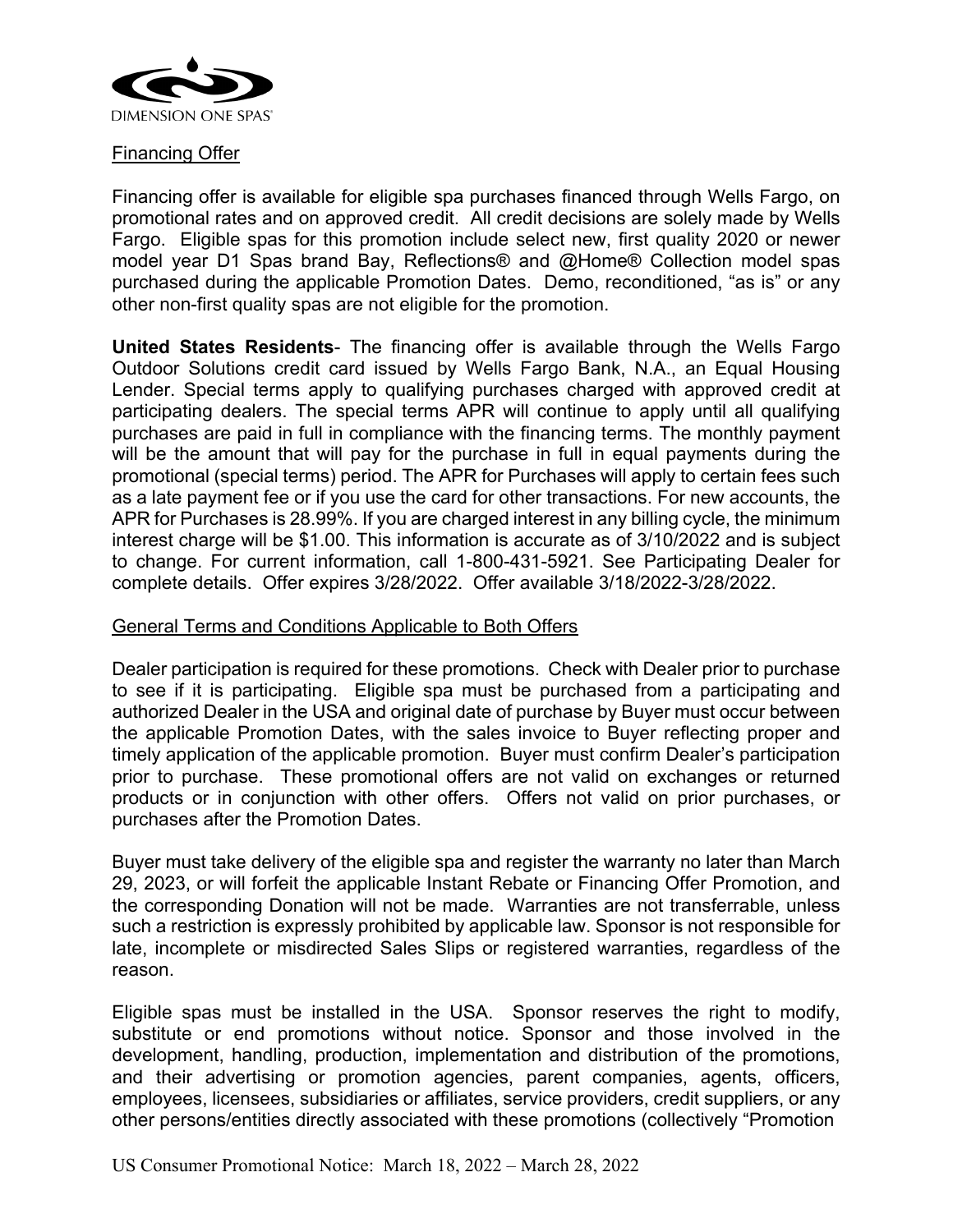

Entities") are not responsible or liable for multiple, incomplete or late submissions, redemption forms or other documents and sale support that are entered by other than human means (such as by an automated computer program or any non-human mechanics), or that are late, destroyed, incomplete, lost, misdirected, forged, damaged, mutilated, tampered with or promotion forms that are otherwise not in compliance with these Terms and Conditions (whether due to the fault of the entrant, Sponsor, Participating Dealer, or any other Promotion Entity), regardless of reason, and all such promotion entries that do not strictly comply with the Terms and Conditions will be disqualified. Any person attempting to defraud Sponsor or tamper with promotion in any way will be prosecuted to the full extent permitted by law, will not receive the promotional offer, and will be charged the full amount for the spa(s) in question.

In addition to the Instant Rebate and Financing Offers, for each eligible spa sold by a Participating Dealer during the Promotion Dates for which the Dealer submits timely information to Sponsor, Sponsor will donate one portable water treatment system to Solvatten. The total donation will be up to 100 units up to a total value of \$12,000 and shall be paid within 90 days of D1 Spas confirming all criteria were met. In order for the donation to be made, the Participating Dealer must submit proof of purchase to D1 Spas through a Redemption Site no later than April 8, 2022, showing the purchase of an eligible spa during the Promotion Dates.

Promotion Entities shall not be liable for any injury, damage, loss, expense, accident, delay, inconvenience or irregularity that may be caused or contributed to (1) by any wrongful, negligent or unauthorized act or omission on the part of a promotion supplier or any of its agents, servants, employees or independent contractors, (2) by any wrongful, negligent or unauthorized act or omission on the part of any other person or entity not an employee of Sponsor, or (3) by any other cause, condition or event whatsoever beyond the control of Sponsor or its parents, subsidiaries and affiliated companies. Sponsor shall not be liable for any injury, damage, loss, expense, accident, delay, inconvenience or irregularity arising out of or relating to these promotions, even if caused by the negligence of Sponsor. Promotion Entities shall have no responsibility or liability in connection with these promotions related to misprinted or typographical errors on the Web Site, these Terms and Conditions, or other promotional materials, even if caused by the negligence of the Sponsor and/or Promotion Entities.

Buyer further agrees to indemnify and hold harmless Promotion Entities from any and all liability resulting or arising from the promotion, to release all rights to bring any claim, action or proceeding against Promotion Entities, and hereby acknowledges that said Promotion Entities have neither made nor are in any manner responsible or liable for the payment of any promotional item or benefit.

Buyer agrees to indemnify and hold harmless the Promotion Entities, including without limitation Sponsor, and each of them from and against any and all liability, damages, costs, attorney fees, etc. incurred with regard to any claim by any person(s) in connection with any and all of the rights and benefits conferred by Buyer or Participating Dealer upon the Promotion Entities in these Terms and Conditions.